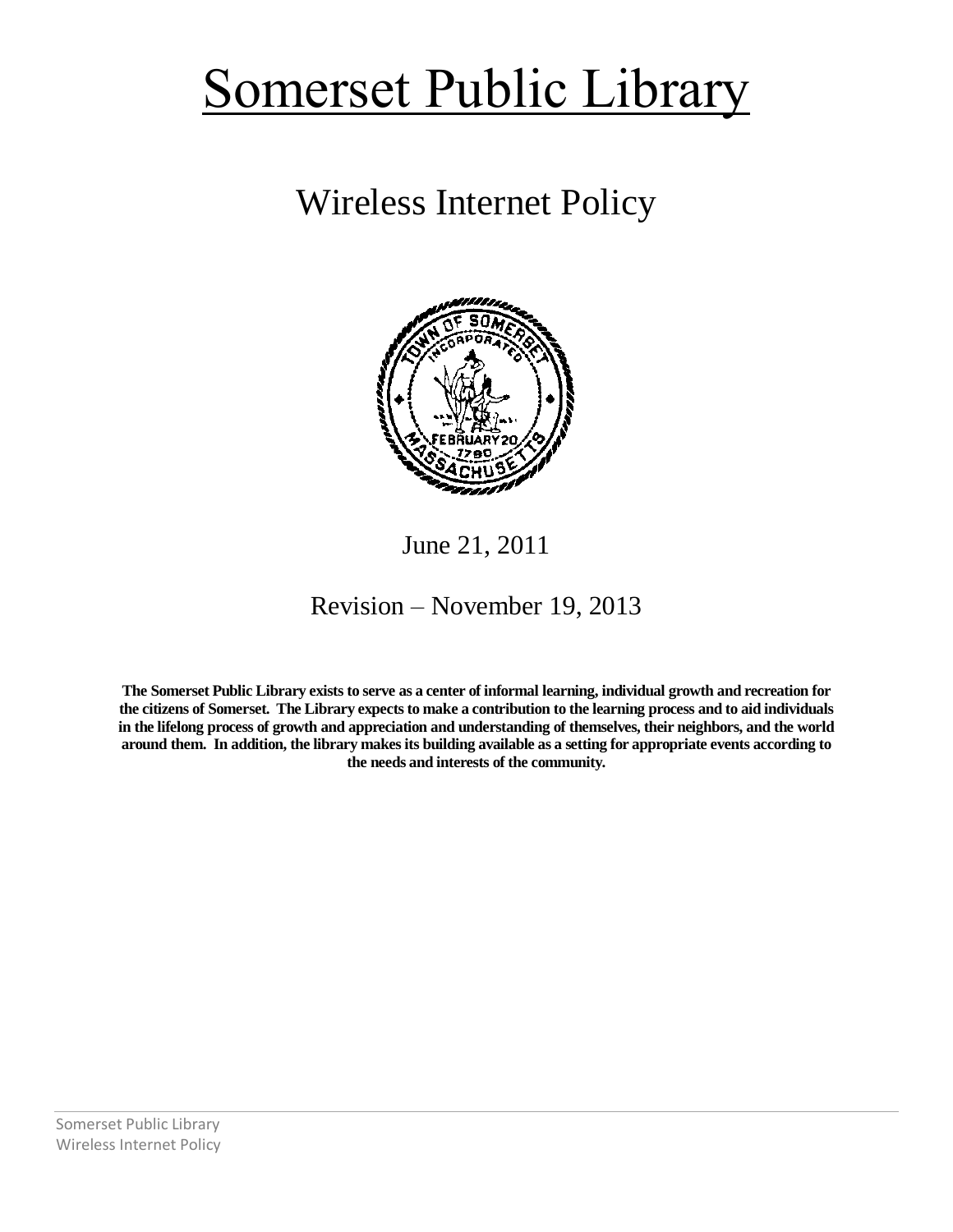The Somerset Public Library provides free wireless Internet access throughout the entire library for patrons who have the required hardware and software needed to use this service. By using the wireless service at the Library, the patron acknowledges that he or she is subject to and agrees to abide by the Library's Internet Use Policy (available at the reference desk) and the following conditions:

The Library's public wireless network is open to anyone who agrees to abide by the Library's Internet Use Policy. This policy prohibits abusive, offensive and illegal activities while inside the facility or while using the Library's Internet connection.

Library patrons will need to provide their own Wi-Fi enabled equipment. Library staff can verify that the wireless network is operating, but they cannot troubleshoot problems related to the patron's hardware, software or configurations. Please note that the Library cannot guarantee a particular device will work with the Library's access points.

Patrons use the wireless service at their own risk. As with most public wireless networks, any information being sent or received over the Somerset Library's wireless network could potentially be intercepted by another wireless user. Cautious and informed wireless users should not transmit their credit card information, passwords and any other sensitive personal information while using any wireless network. The Somerset Public Library is not responsible for any personal information that is compromised or for any damages, alterations, or interferences with a laptop's or Personal Digital Assistant (PDA) configuration or data files resulting from use of the wireless network.

The Library is not liable for any consequences of wireless network access including: loss of data, transmission of computer viruses and the interception of sensitive data.

Patrons are responsible for virus and security protection on their laptops and other wireless devices if they choose.

Library staff is not permitted to handle patrons' laptops or PDAs.

Library staff is not permitted to configure patrons' laptops, PDAs or provide technical assistance with connecting to the wireless network.

Printing is not available to patrons using the wireless network.

The Library does not guarantee that the wireless network will be available and the Library is not responsible for outages and/or connectivity issues.

The library reserves the right to require passwords and/or library cards for the use of the wireless connection.

The library reserves the right to limit the hours of wireless use to the operational hours of the library building.